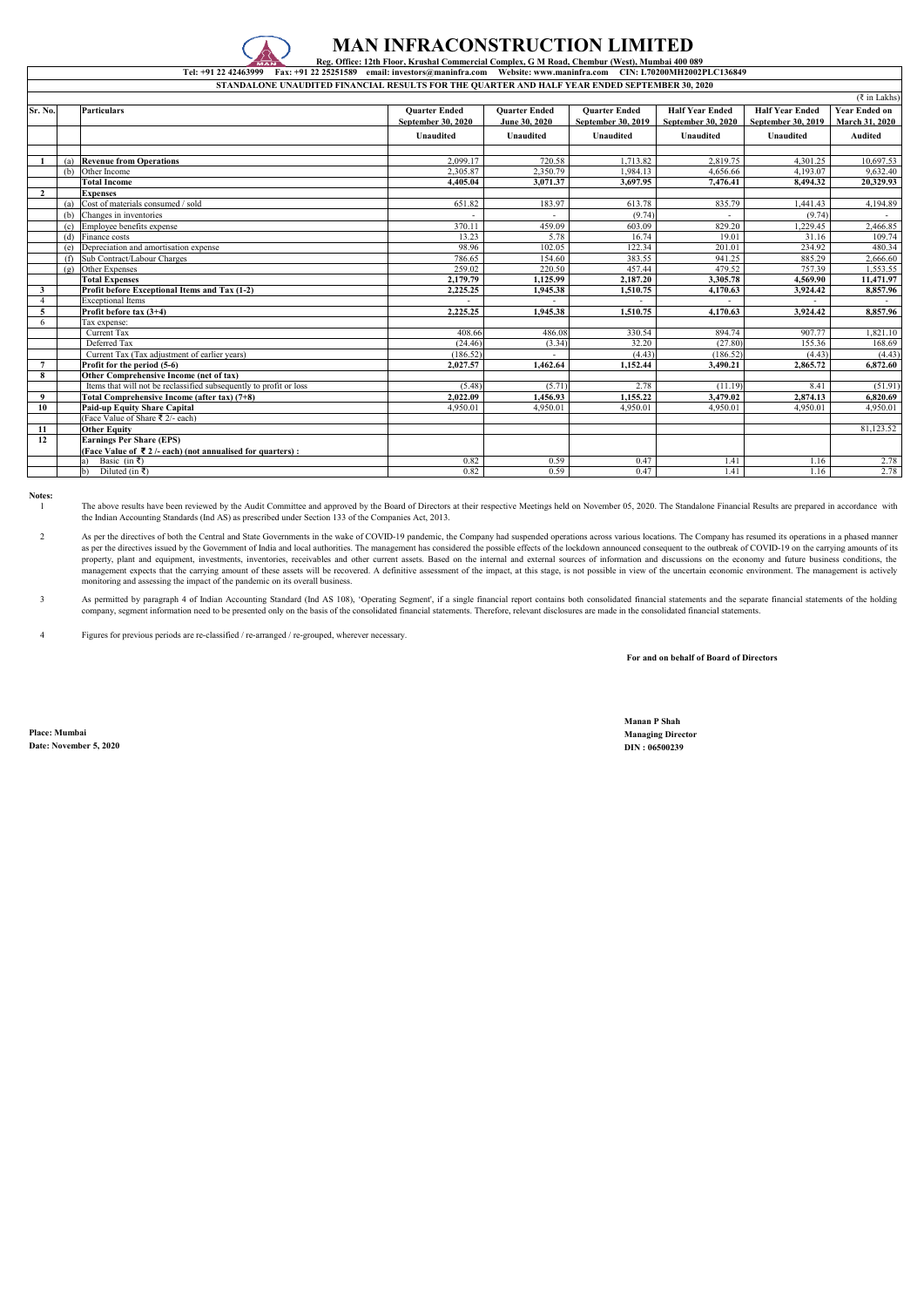| Sr. No.        |                | <b>Particulars</b>                                                                     | As at September 30,<br>2020 | $(\xi$ in Lakhs)<br>As at March 31,<br>2020 |
|----------------|----------------|----------------------------------------------------------------------------------------|-----------------------------|---------------------------------------------|
|                |                | <b>ASSETS</b>                                                                          | <b>Unaudited</b>            | <b>Audited</b>                              |
| 1              |                | <b>Non Current Assets</b>                                                              |                             |                                             |
|                | a              | Property, Plant and Equipment                                                          | 2,605.89                    | 2,844.11                                    |
|                | $\mathbf b$    | Capital work-in-progress                                                               |                             | 0.86                                        |
|                | $\mathbf c$    | <b>Investment Property</b>                                                             | 1,772.59                    | 1,983.41                                    |
|                | d              | Goodwill                                                                               | 329.78                      | $\sim$                                      |
|                | e              | <b>Financial Assets</b>                                                                |                             |                                             |
|                |                | (i) Investments                                                                        | 9,119.10                    | 8,968.69                                    |
|                |                | (ii) Trade receivables                                                                 | 122.80                      | 98.94                                       |
|                |                | (iii) Loans                                                                            | 11,694.25                   | $\overline{10}, 100.00$                     |
|                |                | (iv) Others                                                                            | 121.59                      | 21.29                                       |
|                | f              | Deferred tax assets (net)                                                              | 472.81                      | 445.00                                      |
|                | $\mathfrak{Q}$ | Other non-current assets                                                               | 505.88                      | 469.83                                      |
|                |                | <b>Total Non-Current Assets</b>                                                        | 26,744.69                   | 24,932.13                                   |
|                |                |                                                                                        |                             |                                             |
| $\mathbf{2}$   |                | <b>Current Assets</b>                                                                  |                             |                                             |
|                | a              | Inventories                                                                            | 312.02                      | 389.68                                      |
|                | b              | <b>Financial Assets</b>                                                                |                             |                                             |
|                |                | (i) Investments                                                                        | 73.07                       | 73.07                                       |
|                |                | (ii) Trade receivables                                                                 | 3,074.97                    | 3,258.63                                    |
|                |                | (iii) Cash and cash equivalents                                                        | 541.56                      | 1,888.22                                    |
|                |                | (iv) Bank balances other than (iii) above                                              | 7,941.49                    | 4,157.53                                    |
|                |                | (v) Loans                                                                              | 50,433.24                   | 47,632.88                                   |
|                |                | $(vi)$ Others                                                                          | 7,487.56                    | 8,738.67                                    |
|                | $\mathbf{c}$   | Current Tax Assets (Net)                                                               | 1.17                        | 1.17                                        |
|                | d              | Other current assets                                                                   | 1,806.53                    | 1,823.96                                    |
|                |                | <b>Total Current Assets</b>                                                            | 71,671.61                   | 67,963.81                                   |
|                |                | <b>Total Assets</b>                                                                    | 98,416.30                   | 92,895.94                                   |
|                |                |                                                                                        |                             |                                             |
|                |                | <b>EQUITY AND LIABILITIES</b>                                                          |                             |                                             |
|                |                | <b>Equity</b>                                                                          |                             |                                             |
|                | a              | <b>Equity Share Capital</b>                                                            | 4,950.01                    | 4,950.01                                    |
|                | b              | Other Equity                                                                           | 84,602.54                   | 81,123.52                                   |
|                |                | <b>Total Equity</b>                                                                    | 89,552.55                   | 86,073.53                                   |
|                |                |                                                                                        |                             |                                             |
|                |                | <b>Liabilities</b>                                                                     |                             |                                             |
| 1              |                | <b>Non Current Liabilities</b>                                                         |                             |                                             |
|                | a              | <b>Financial Liabilities</b>                                                           |                             |                                             |
|                |                | (i) Borrowings                                                                         | $\sim$                      | $\sim$                                      |
|                |                | (ii) Other financial liabilities                                                       | 62.35                       | 57.74                                       |
|                | b              | Provisions                                                                             | 200.02                      | 196.39                                      |
|                | $\mathbf c$    | Other non-current liabilities                                                          |                             |                                             |
|                |                | <b>Total Non-Current Liabilities</b>                                                   | 262.37                      | 254.13                                      |
|                |                |                                                                                        |                             |                                             |
| $\overline{2}$ |                | <b>Current Liabilities</b>                                                             |                             |                                             |
|                | a              | <b>Financial Liabilities</b>                                                           |                             |                                             |
|                |                | (i) Borrowings                                                                         | $\sim$                      | $\sim$                                      |
|                |                | (ii) Trade payables                                                                    |                             |                                             |
|                |                | Total Outstanding Dues of Micro Enterprises and Small Enterprises                      | $\sim$                      | $\sim$                                      |
|                |                | Total Outstanding Dues of Creditors other than Micro Enterprises and Small Enterprises | 1,282.45                    | 1,807.24                                    |
|                |                | (iii) Other financial liabilities                                                      | 446.51                      | 508.17                                      |
|                | b              | Other current liabilities                                                              | 6,501.73                    | 4,001.22                                    |
|                | $\mathbf{c}$   | Provisions                                                                             | 164.90                      | 133.82                                      |
|                | d              | Current Tax Liabilities (Net)                                                          | 205.79                      | 117.83                                      |
|                |                | <b>Total Current Liabilities</b>                                                       | 8,601.38                    | 6,568.28                                    |
|                |                | <b>Total Equity and Liabilities</b>                                                    | 98,416.30                   | 92,895.94                                   |
|                |                |                                                                                        |                             |                                             |
|                |                |                                                                                        |                             |                                             |

**Place: Mumbai Managing Director Date: November 5, 2020** 

**Manan P Shah**



# **MAN INFRACONSTRUCTION LIMITED**

**Reg. Office: 12th Floor, Krushal Commercial Complex, G M Road, Chembur (West), Mumbai 400 089 Tel: +91 22 42463999 Fax: +91 22 25251589 email: investors@maninfra.com Website: www.maninfra.com CIN: L70200MH2002PLC136849**

#### **Standalone Balance Sheet as at September 30, 2020**